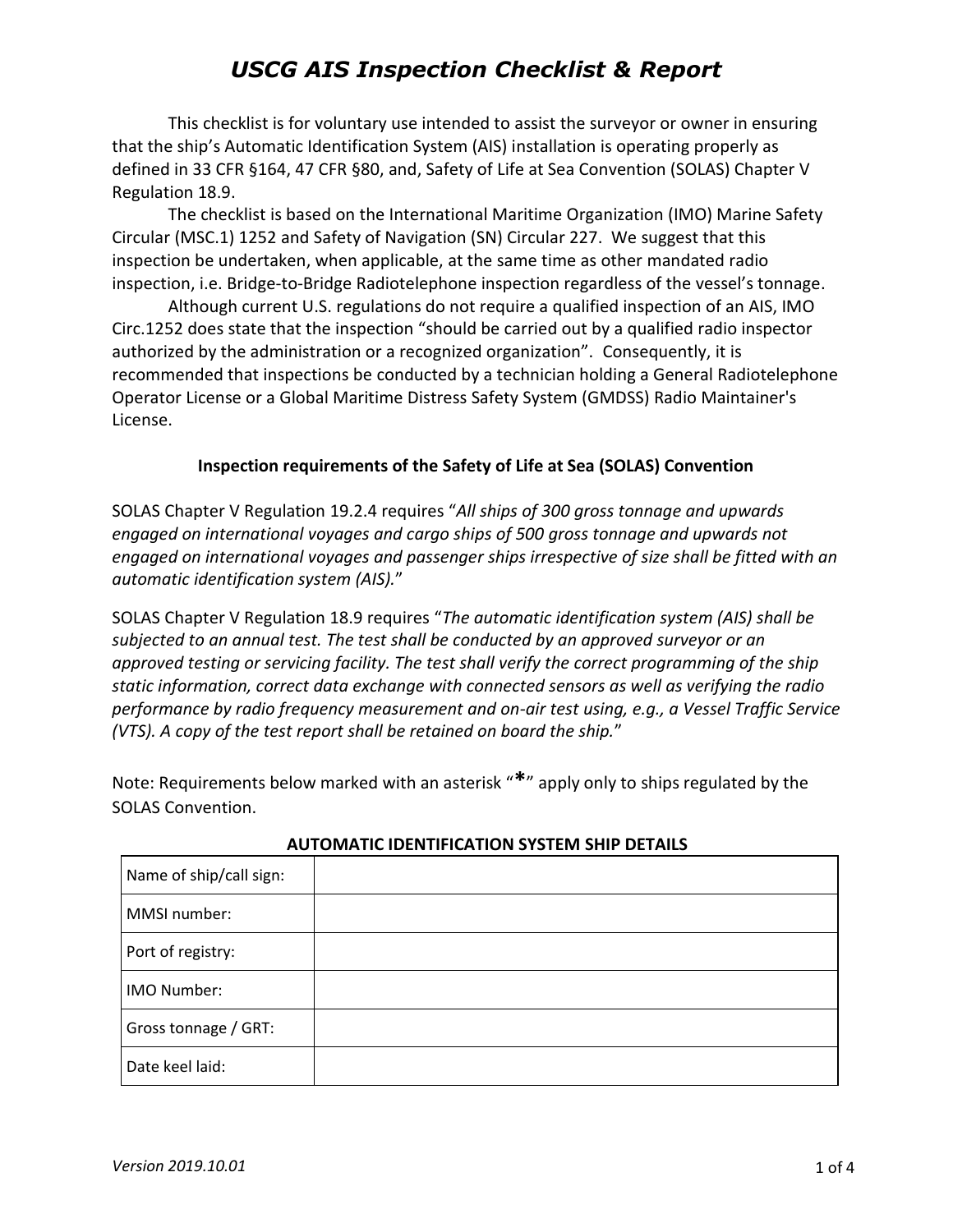|     | Installation details<br>1.                                                 |  |
|-----|----------------------------------------------------------------------------|--|
| 1.1 | AIS transponder type:                                                      |  |
| 1.2 | Type approval certificate                                                  |  |
| 1.3 | Initial installation configuration report on board?                        |  |
| 1.4 | Drawings provided? (Positioning antenna(s) -arrangement and block diagram) |  |
| 1.5 | Main source of electrical power                                            |  |
| 1.6 | Emergency source of electrical power *                                     |  |
| 1.7 | Capacity <sup>1</sup> to be verified if the AIS is connected to a battery  |  |
| 1.8 | Pilot plug near pilots operating position?                                 |  |
| 1.9 | 120 V AC provided near pilot plug? (Panama and St. Lawrence requirement) * |  |

| 2.  | AIS programming - Static information                                        |  |
|-----|-----------------------------------------------------------------------------|--|
| 2.1 | MMSI number                                                                 |  |
| 2.2 | $ IMO2$ number                                                              |  |
| 2.3 | Radio call sign                                                             |  |
| 2.4 | Name of ship                                                                |  |
| 2.5 | Type of ship                                                                |  |
| 2.6 | Location of positioning antenna(s), source for ship length and beam. See #7 |  |

| 3.  | AIS programming - Dynamic information                              |  |
|-----|--------------------------------------------------------------------|--|
| 3.1 | Ships position with accuracy and integrity status (Source: EPFS)   |  |
| 3.2 | Time in UTC (Source: GPS)                                          |  |
| 3.3 | Course over ground (COG) (may fluctuate at dockside) (Source EPFS) |  |
| 3.4 | Speed over ground (SOG) (zero at dockside) (Source: EPFS)          |  |
| 3.5 | Heading (Source: gyro)                                             |  |
| 3.6 | <b>Navigational status</b>                                         |  |
| 3.7 | Rate of turn, where available (ROT) <sup>3</sup>                   |  |
| 3.8 | Angle of heel, pitch and roll, where available <sup>4</sup>        |  |

| 4.  | AIS programming - Voyage related information <sup>5</sup> |  |
|-----|-----------------------------------------------------------|--|
| 4.1 | Ships draught                                             |  |
| 4.2 | Type of cargo                                             |  |
| 4.3 | Destination and ETA (at masters discretion)               |  |
| 4.4 | Route plan (optional)                                     |  |
| 4.5 | Short safety-related messages                             |  |

| 5.  | Performance test using measuring instrument          |  |
|-----|------------------------------------------------------|--|
| 5.1 | Frequency measurements AIS ch. 1 and 2, GMDSS ch. 70 |  |
| 5.2 | Transmitting output, AIS ch. 1 and 2, GMDSS ch. 70   |  |
| 5.3 | Polling information ch. 70 <sup>6</sup>              |  |
| 5.4 | Read data from AIS                                   |  |
| 5.5 | Send data to AIS                                     |  |
| 5.6 | Check AIS response to "virtual vessels"              |  |

<sup>1</sup> Amp-hour

 $\overline{a}$ 

<sup>2</sup> Or vessel number (AIS Class A only)

<sup>3</sup> AIS Class A only

<sup>4</sup> AIS Class A only

<sup>5</sup> AIS Class A only

<sup>6</sup> No longer required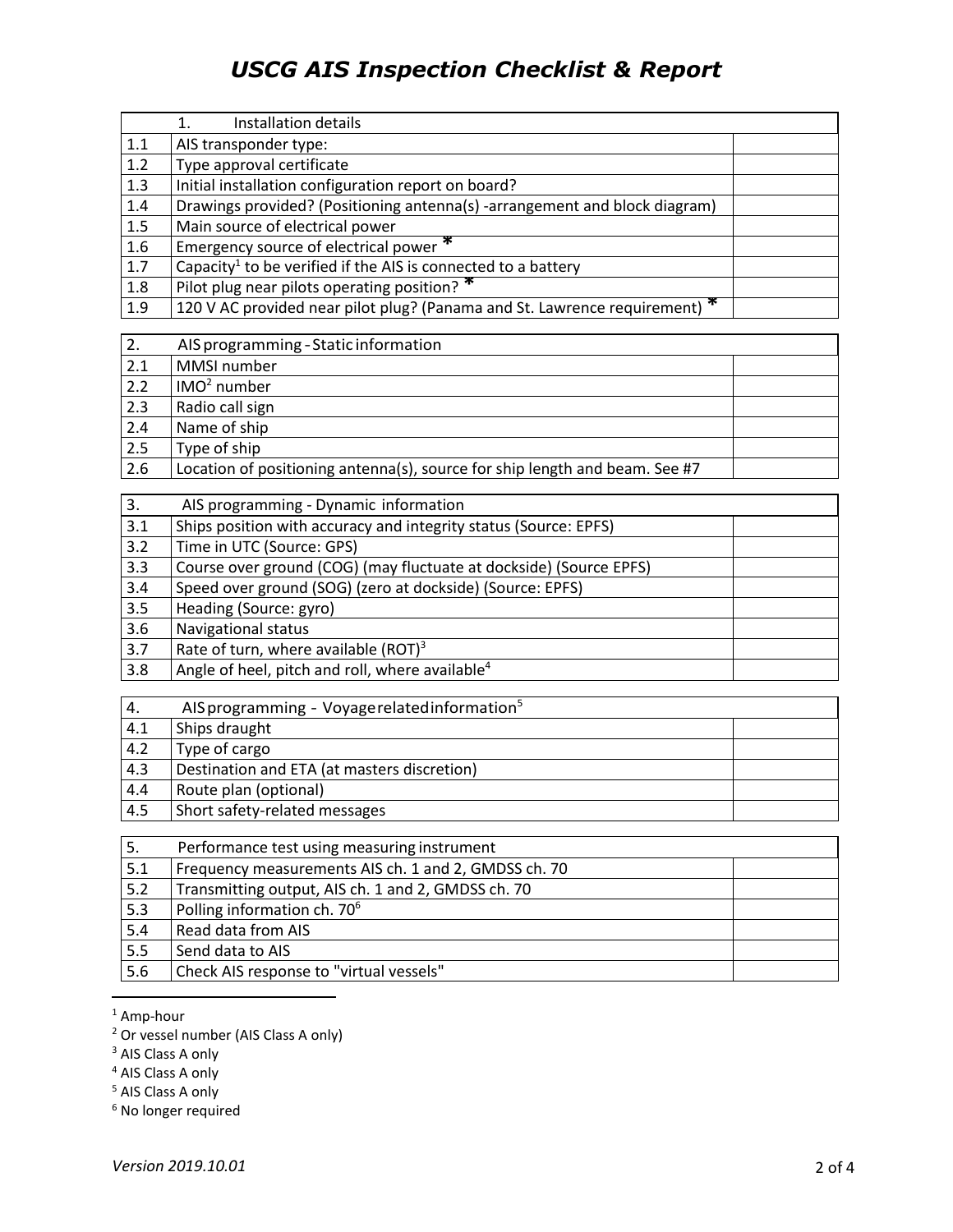| -6. | "On air" performance test                           |  |
|-----|-----------------------------------------------------|--|
| 6.1 | Check reception performance <sup>7</sup>            |  |
| 6.2 | Confirm reception of own signal from other ship/VTS |  |
| 6.3 | Polling by VTS/shore installation <sup>8</sup>      |  |

### **7. Reference point for reported position, positioning system antenna location, dimensions of the**

**ship.** Note, AIS Class A devices require the programming of two sets of ABCD (positioning systems antenna location) values (in meters). Record both here:

|       | Internal AIS GPS<br>Positioning System | Ship's Electronic Position<br>Fixing System (EPFS) | Α |
|-------|----------------------------------------|----------------------------------------------------|---|
| $A =$ |                                        |                                                    |   |
| $B =$ |                                        |                                                    |   |
| $C =$ |                                        |                                                    | B |
| $D =$ |                                        |                                                    |   |

| Electromagnetic interference from AIS observed to other installations. Other Remarks |  |  |
|--------------------------------------------------------------------------------------|--|--|
|                                                                                      |  |  |
|                                                                                      |  |  |
|                                                                                      |  |  |
|                                                                                      |  |  |
|                                                                                      |  |  |
|                                                                                      |  |  |
|                                                                                      |  |  |
|                                                                                      |  |  |
|                                                                                      |  |  |
|                                                                                      |  |  |
|                                                                                      |  |  |

 $\overline{a}$ 

 $7$  Confirm receipt of vessels to line of sight

<sup>8</sup> SOLAS only